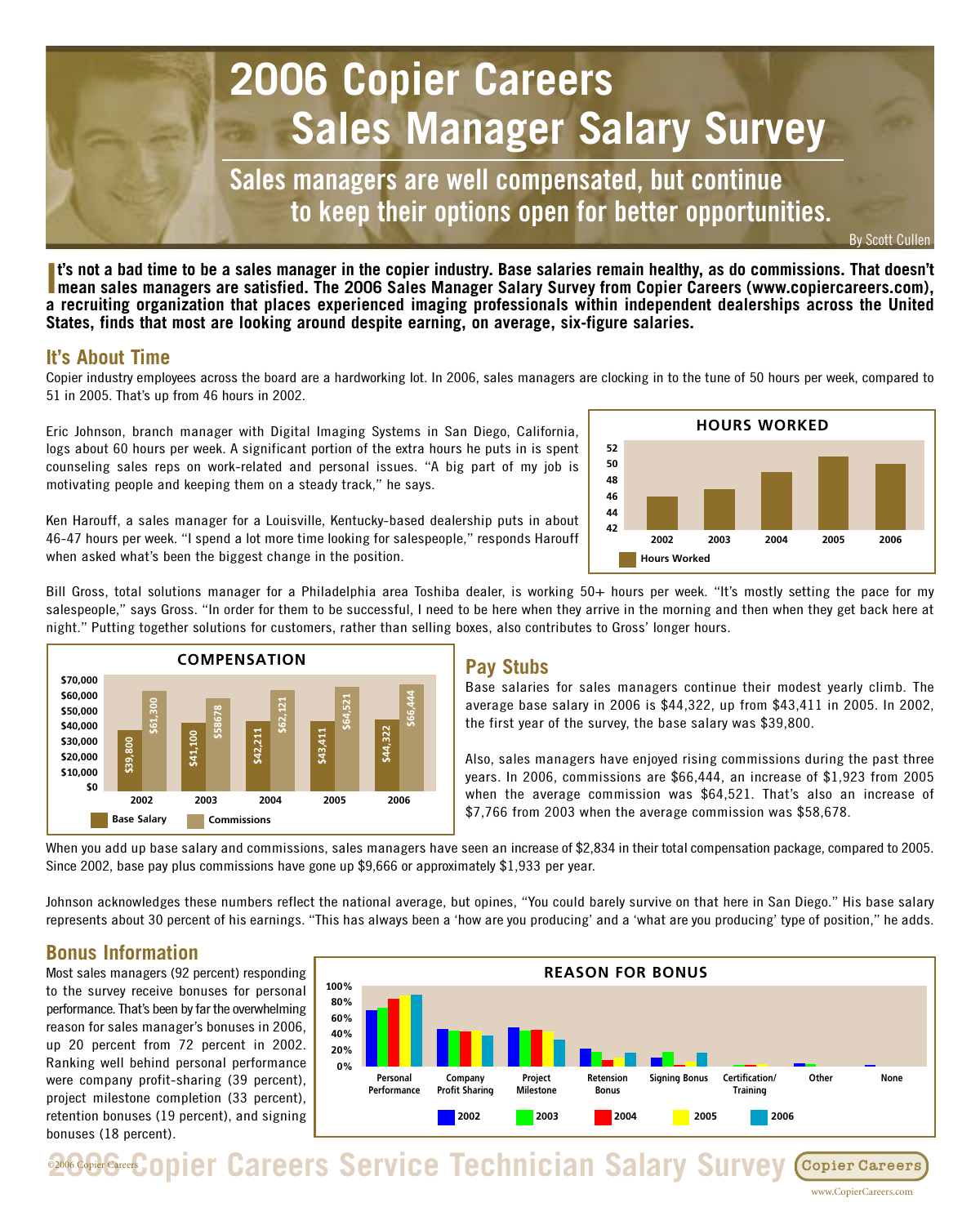Looking at the indirect and non-cash side of the bonus ledger, health benefits top the list at 99 percent. Company car or car allowance ranks second at 81 percent, although that figure represents a 16 percent decline from 2002 and 2003 when 97 percent of sales managers enjoyed this perk. Company-paid phone/fax/cable modem/ DSL lines rank third at 36 percent.

The biggest decline in indirect/non-cash bonuses has been in 401(k) Match, with just 34 percent receiving this indirect/non-cash bonus in 2006, compared to a sizable 81 percent in 2002. Note that this nose-dived to 35 percent in 2003, then to 31 percent in 2004, before rising slightly in 2005 to 32 percent.

#### 100% 80% 60% 40% 20% 0% INDIRECT & NON-CASH REWARDS Health Benefits Company Car or Car Allowance Company-Paid Phone/Fax/ Web Access 401(k) Match Tuition Reimbursen Sabatical/ Extended Vacation Day Care or Day Care Subsidy Stock Purchase Plan 2002 2003 2004 2005 2006

### **Most Important Factors**

Bonus opportunities represent the top response (99 percent) when sales managers are asked to rank what is most important to them in their jobs. That's up from 97 percent in 2005 and up from 81 percent in 2002. The financial stability of the company ranks second at 84 percent, followed by "my work is important to the company's success" (83 percent), and benefits (81 percent). Rounding out the list of top responses are base pay (74 percent),



Company

2002 2003 2004 2005 2006

recognition for work well done (62 percent), and regular coaching and feedback on performance (59 percent).

The factors that are least important to sales managers are stock options, on-site child care, domestic partner benefits, understanding of the importance of IT, and casual attire, all receiving zero responses in the survey. Also ranking near the bottom were sense of community in my workgroup (1 percent), working with a start-up company (1 percent), and skill development or educational/training opportunities (2 percent).

"It's interesting, in the first salary survey five years ago, everyone wanted to work with start-ups, and stock options were a big plus. Now, that stuff isn't even a blip on the radar," says Paul Schwartz, president of Copier Careers.

www.CopierCareers.com

## **Feeling Satisfied and Dissatisfied**

Less than half of this year's respondents are satisfied with their total compensation package. This year, 18 percent are very satisfied, down 3 percent from 2005 and 5 percent from 2002 when 23 percent noted they were very satisfied. Fully 23 percent are satisfied with their total compensation package, up 2 percent from last year, but not as high as the 28 percent reported in 2003. In general, the industry employed many more satisfied or very satisfied sales managers in 2002 and 2003 when 50 percent and 49 percent, respectively, felt satisfied about their overall compensation package, compared to the 41 percent this year.

Training Opps.

IT Importance

When it comes to neutral feelings about their compensation package, sales managers have been a model of consistency over the past three years. Those with neutral responses held steady at 36 percent from 2004-2006.

My Work Group

Despite healthy increases in base pay and commissions over the past three years, 13 percent of respondents are dissatisfied with their compensation package and 10 percent are very dissatisfied.



When asked how satisfied they are with all aspects of their jobs, 53 percent noted satisfied (26 percent) or very satisfied (27 percent) and 10 percent were neutral. Fully 37 percent of sales managers said they're either dissatisfied (18 percent) or very dissatisfied (19 percent).

**2006 Greek Copier Careers Service Technician Salary Survey Copier Careers**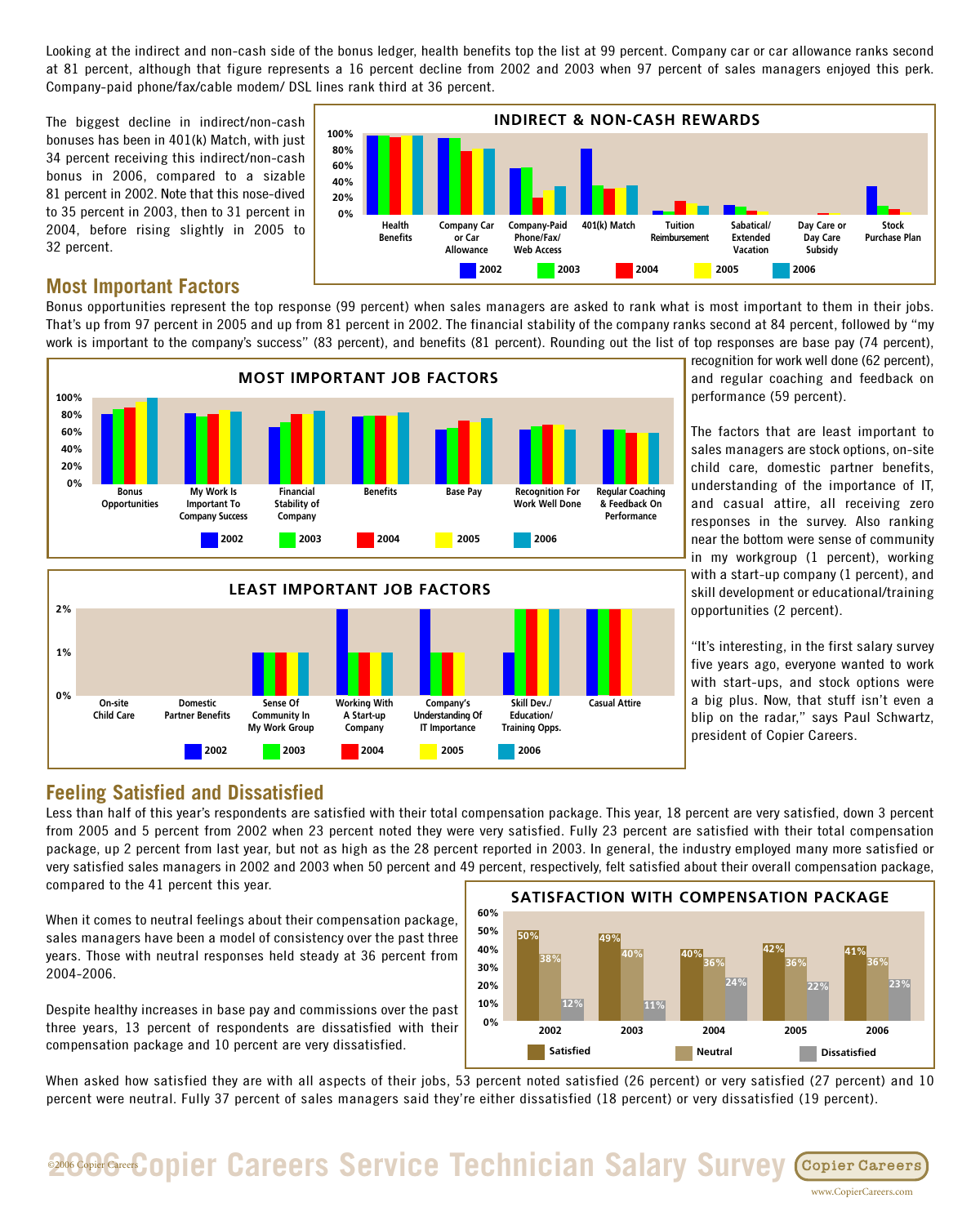"These satisfaction levels reveal an inherent feeling among sales managers that they ought to be better compensated for the work they do," says Dave Grandelis, director of recruiting for Copier Careers. "It is human nature to want to do better, and I wouldn't expect to see these numbers change all that drastically next year either."

"Small dealers still tend to think of the '60s and '70s by offering small salaries and putting pressure on sales to sell, sell, sell," says Gross. "Meanwhile, the larger companies focus on the longer term and know you need to teach people to sell solutions and to understand



the client's needs and processes, which over time will glean greater profits for the company. Owners of smaller dealerships don't realize this is a professional career, and the compensation seems to mirror this attitude."

"If a salesperson is satisfied, someone is going to say they're not working hard enough," says Johnson. "It's the nature of the beast. Most salespeople need to feel positive about themselves and need to feel they're better at what they do than the other [guy]. Put together, how can they ever be satisfied?"

#### **Just Looking**

This year's survey boasts the largest number of respondents (44 percent) actively looking for a job, compared to the low of 27 percent in 2003. Ironically, 2003 was also the year that commissions nose-dived by \$2,622 from the previous year; whereas this year's respondents are enjoying their largest commissions over the history of the salary survey.

Fully 55 percent of respondents say they're somewhat looking for a new job. That's down 3 percent from last year and 10 percent from 2004, when 65 percent of respondents said that they were somewhat looking.



When asked why they're looking, higher compensation tops the list at 88 percent, followed by better job opportunities at 81 percent. Other reasons for contacting Copier Careers include "Don't like present company's management/culture" (39 percent), "seeking less stress" (25 percent), "looking to work for a more dynamic company" (19 percent), and "looking for more interesting work" (18 percent).

"There's a lot of pressure on the sales manager, and many feel they need to get away from the people they work for," adds Grandelis. "Many of the sales managers we place are responsible for training

young reps and feel like they're not getting the support from the top to make them successful. Usually when someone is looking around, it's because the relationships with the people who are paying their salaries have dissipated"

One sales manager, who asked not to be identified, noted that he's actively looking for a better position. "My current employer doesn't seem to be looking out for my success like I'm looking out for his."

Johnson believes that owners need to look at the residuals if they want to keep managers happy and not just the obvious areas like base pay. He believes a greater portion of income should be tied to bringing increased clicks to the table, which in turn brings in more service income. "Residuals are what keep most salespeople around," he maintains.

"There are a lot more important things than money," adds Harouff. He cites job security and the ability to take care of his family as key factors and points out his current employer's healthcare plan is quite generous and doesn't require a huge monthly cash outlay for employees who need family coverage. "That one thing alone can be the difference between whether or not I take a position," says Harouff.



## **Rating Their Employers**

Employers' ability to attract copier industry employees continues to decline in the eyes of sales managers. In 2002, 31 percent felt their employers did an excellent job. In 2006, that figure falls to 21 percent. Fully 19 percent say their employers do a poor job and 2 percent feel their employers are doing a totally unsatisfactory job of attracting copier industry employees. In 2004 and 2005, 3 percent felt their employers were doing a totally unsatisfactory job.

**2006 Geef Copier Careers Service Technician Salary Survey Copier Careers**